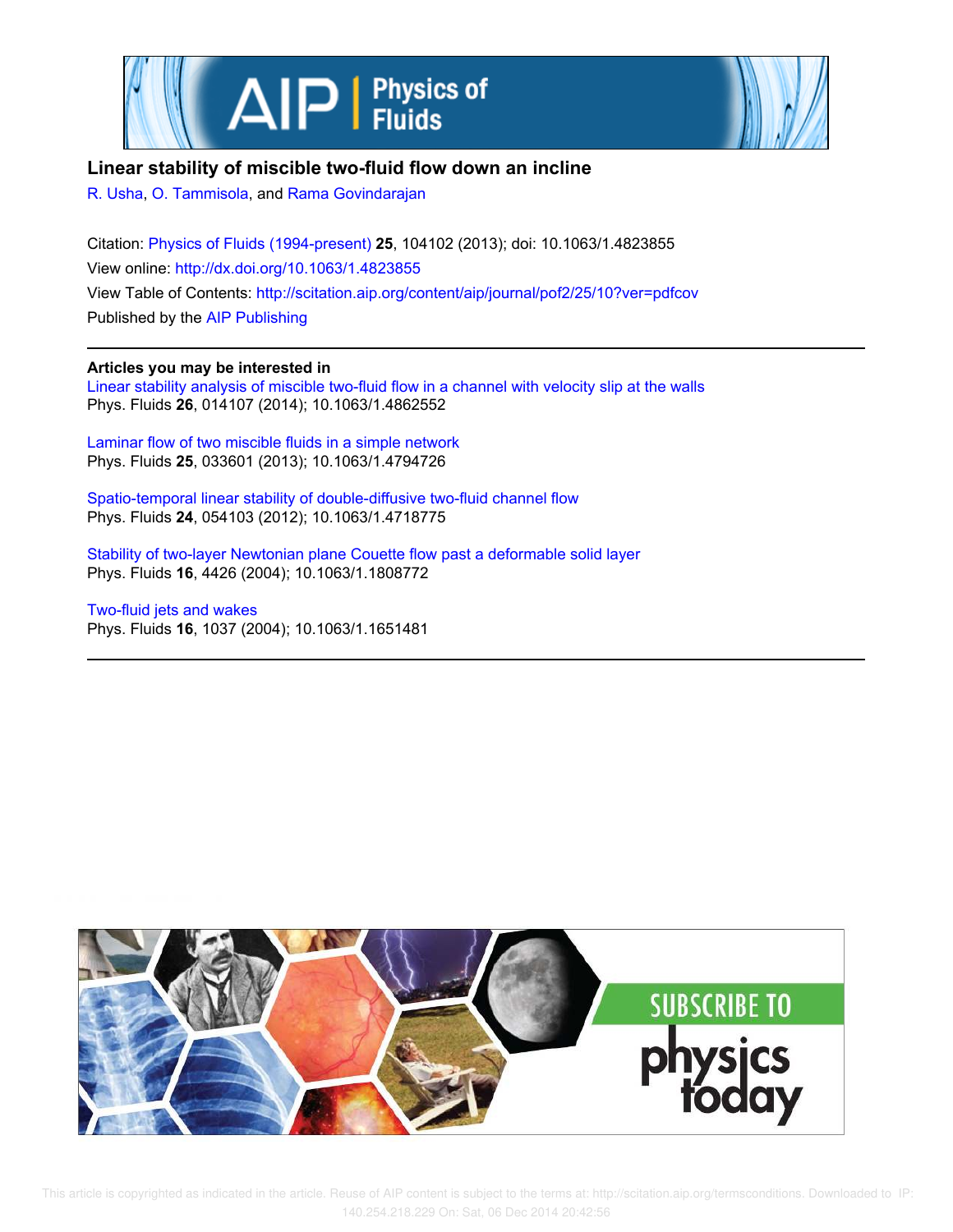

## **Linear stability of miscible two-fluid flow down an incline**

R. Usha,<sup>1</sup> O. Tammisola,<sup>2</sup> and Rama Govindarajan<sup>3,a)</sup> <sup>1</sup>*Department of Mathematics, Indian Institute of Technology Madras, Chennai 600 036, India* <sup>2</sup>*Department of Engineering, University of Cambridge, Trumpington Street, Cambridge CB2 1PZ, United Kingdom* <sup>3</sup>*TIFR Centre for Interdisciplinary Sciences, Tata Institute of Fundamental Research, Narsingi, Hyderabad 500075, India*

(Received 31 March 2013; accepted 16 September 2013; published online 4 October 2013)

We show that miscible two-layer free-surface flows of varying viscosity down an inclined substrate are different in their stability characteristics from both immiscible two-layer flows, and flows with viscosity gradients spanning the entire flow. New instability modes arise when the critical layer of the viscosity transport equation overlaps the viscosity gradient. A lubricating configuration with a less viscous wall layer is identified to be the most stabilizing at moderate miscibility (moderate Peclet numbers). This also is in contrast with the immiscible case, where the lubrication configuration is always destabilizing. The co-existence that we find under certain circumstances, of several growing overlap modes, the usual surface mode, and a Tollmien-Schlichting mode, presents interesting new possibilities for nonlinear breakdown. © 2013 AIP Publishing LLC. [http://dx.doi.org/10.1063/1.4823855]

#### **I. BACKGROUND AND MOTIVATION**

One of the most important models used to investigate the dynamics of open flows, such as surface waves, solitary waves, and transition from laminar to turbulent flow, is the flow of a liquid film down an inclined plane. $1-4$  In many situations of interest, fluid properties, such as density and viscosity, are stratified across the film. One could have multiple layers, each consisting of a different fluid, or a continuous stratification. Multiple layer inclined plane geometries find application, to give just one example, in the manufacture of photographic film,  $5.6$  which can consist of more than ten different layers of emulsion. Such flows are known to be unstable, and the instabilities often manifest themselves as waves which travel along the fluid interfaces, down the inclined plane, in the direction of the bulk fluid flow.<sup>7–15</sup> As a consequence, thickness variations, often undesirable, are created. Environmental flows, such as rock glaciers, $11$  could also be modeled in this manner. Continuous stratification across the flow, on the other hand, is typically manifested due to the wall temperature being maintained different from that well above the film.

Due to its importance to coating technology, the scientific literature related to instabilities in one- and multiple-layer free-surface flows on inclined planes is extensive. However, the fluids in different layers have always, to the best of our knowledge, been taken to be immiscible, with fluid properties varying discontinuously across their interfaces. In reality however, most pairs of fluids are miscible to some degree, so layers of pure fluid are separated by mixed layers of finite thickness, rather than by sharp interfaces. Consequently, fluid and flow properties would vary continuously, even if across a thin layer, rather than in jumps. The other limit, of viscosity gradient throughout the film, has been studied as well for decades, primarily in the context of temperature variations across the film. These studies stem, for the most part, from a need to control thermocapillary instabilities. However, with one or two exceptions, viscosity, whose variation is the primary focus of the present work, has been assumed constant across the film. Our flow, shown schematically in Fig. 1 and containing a thin mixed layer between the fluids, lies in between the two limits of a finite viscosity

1070-6631/2013/25(10)/104102/16/\$30.00 **25**, 104102-1 -

<sup>C</sup> 2013 AIP Publishing LLC

a)Electronic mail: rama@tifrh.res.in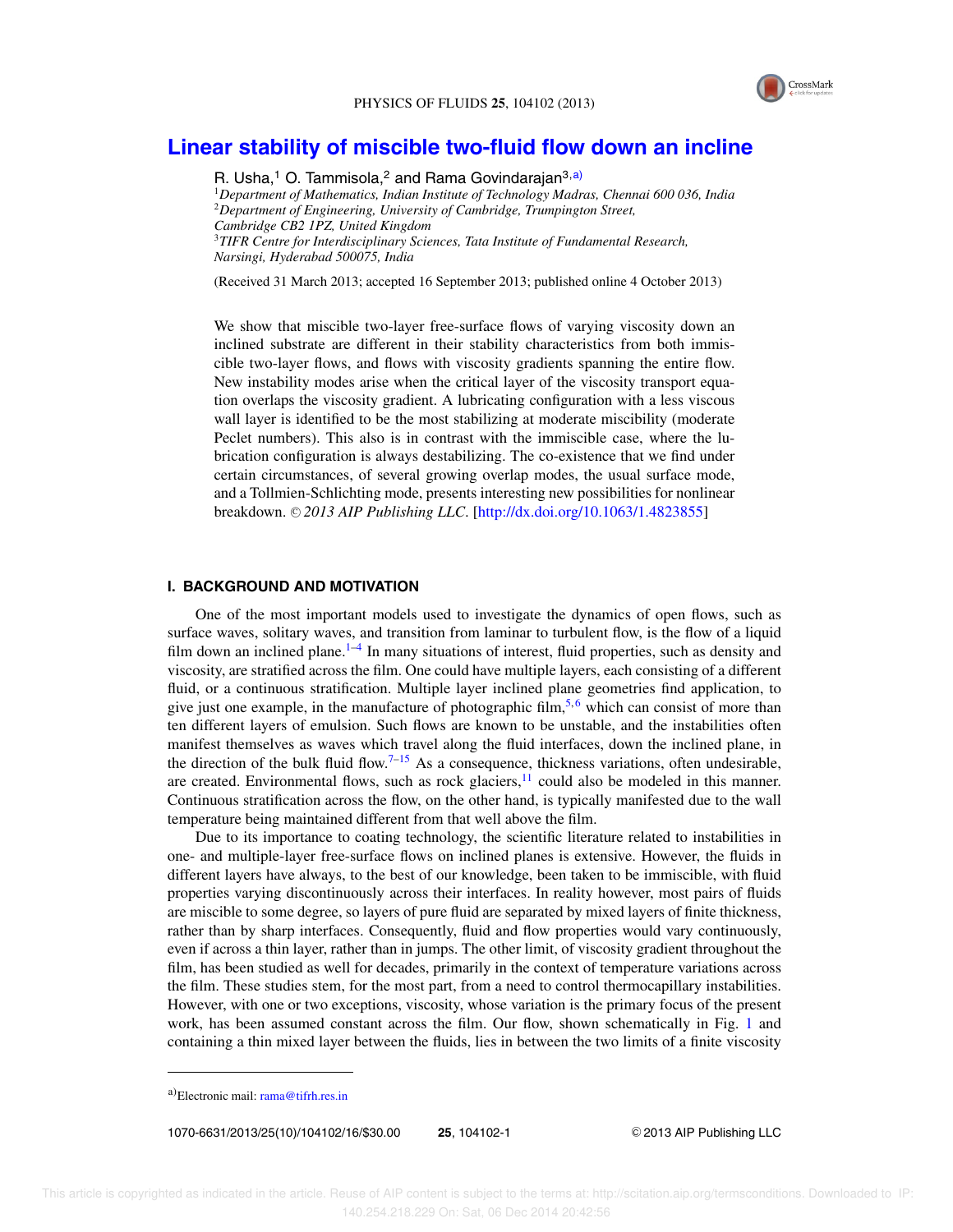

FIG. 1. Schematic of miscible two-layer flow down an inclined plane.

gradient throughout the film (that could be created by infinitely miscible fluids, for example), and sudden jumps (immiscible fluids). We will see that this flow differs from immiscible fluids and infinitely miscible fluids, in that some of the instabilities displayed require a finite miscibility, and stem from interactions of the mixed layer with the basic shear. Some modes of instability are thus unique to miscible multi-layer flow.

We use the following definitions: the (free) surface on top, next to air, will be called "surface," and the layer separating the two liquid layers will be called "interface" for immiscible fluids and "mixed layer" in the miscible case. Four configurations will be briefly reviewed here: the flow of two immiscible liquids with a viscosity jump at their interface, the free-surface flow of a single liquid, the free-surface flow of two immiscible liquids, and the free-surface flow where viscosity varies across the entire film, down an inclined substrate. We will then outline the effects of miscibility observed for two-layer wall-bounded flows.

It is known that a sharp viscosity jump in itself can create an instability at arbitrarily low Reynolds numbers. A long-wavelength instability was first discovered for wall-bounded channel and Couette flows,<sup>16</sup> originating in a hidden neutral mode in the single-fluid flow, destabilized by viscosity stratification. Later, a short-wavelength instability was shown to exist in unbounded Couette flow, also at all Reynolds numbers.<sup>17</sup> It was, however, argued<sup>18</sup> that the short-wavelength instability is stabilized by interfacial tension in all but sub-micron flow configurations. Later, a half-bounded configuration was studied, $19$  and in addition to the above, a third instability regime was found at long wavelengths and long viscous length scales. This instability occurred when the viscosity of the upper layer is more than that of the lower bounded layer and it was not affected much by interfacial tension.

The investigations by  $Yih^{20,21}$  sparked interest in the gravity-driven flow of a single layer of liquid film down an inclined substrate, and it is now one of the most studied free-surface problems in fluid mechanics.<sup>1-4, 20-25</sup> This flow develops an instability in the form of surface waves when the Reynolds number exceeds a critical value.<sup>21, 22</sup> This mode of instability is termed here as the surface, or S, mode. In immiscible multiple layer flows with density and/or viscosity jump across the interface, the number of wave solutions is equal to the number of interfaces.<sup>7–9, 11, 15, 26</sup> There is thus an S mode, and one or more interfacial modes. Each interfacial mode owes its existence to a jump in liquid properties across a particular interface. While the surface mode requires inertia to exhibit wave growth, the interfacial modes can be unstable at any Reynolds number.<sup>7-9, 11, 15</sup>

Kao<sup>9</sup> was the first to examine the stability of a free-surface flow of two superposed liquid layers with different viscosities. He found that for a less viscous lower layer, a long-wave interfacial mode is unstable at all Reynolds numbers. For a more viscous lower layer, a non-zero critical Reynolds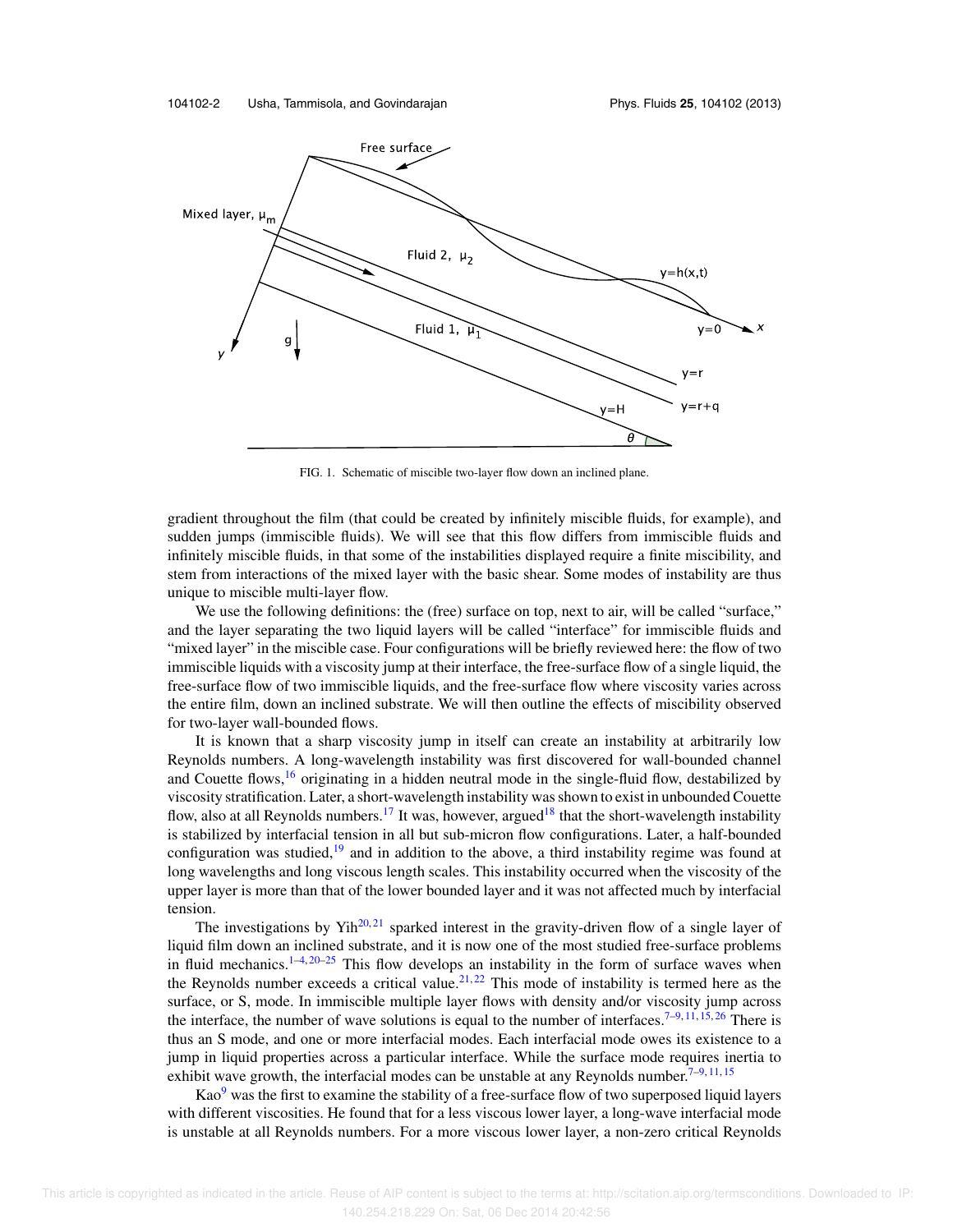number for interfacial modes exists, which increases with increasing viscosity contrast. Loewenhertz and Lawrence<sup>11</sup> made the same analysis at finite wavelengths and zero inertia (Stokes flow), and showed that the long-wave interfacial mode grows at finite wavelength. The flow with a less viscous lower layer was again found to be always unstable, and the wave number of the fastest growing mode was inversely proportional to the thickness of the upper layer. Note that the S mode is neutrally stable in inertialess flows. In pipe and channel flows, a thin layer of low-viscosity fluid at the wall is known to stabilize the flow. This is called lubrication.<sup>27</sup> To borrow this terminology for interfacial flows, we would term the stabilization achieved by a more viscous wall layer<sup>9, 11</sup> as an "anti-lubrication" one.

Chen<sup>15</sup> included the inertial effects in the analysis, and also surface tension and interfacial tension. Again unstable wave motion was seen to occur when the less viscous layer is in the region next to the wall for any Reynolds number and any finite interface tension and surface tension. Further, it was possible to achieve stability for the configuration with the more viscous fluid adjacent to the wall, when the Reynolds number was small enough. The analysis for a two-layer film system has been extended to three, five and multi-layer film systems and the effects of viscosity jumps have been reported.<sup>13, 14, 28–30</sup>

There is a fundamental difference between flows with viscosity jumps and flows where the viscosity is continuously stratified, and continuous stratification can bring in new physics, $31$  as we shall see. However, especially considering the vast literature available about film flow on heated or cooled inclined plates, it is very surprising that variations in viscosity are seldom taken into consideration. The early work of Craik and Smith $32$  is therefore notable, where an analytical solution is derived at the long-wave limit for arbitrary continuous viscosity distributions. Results were presented for the S mode in the special case of a viscosity exponentially increasing with depth, inspired by melting metal. Compared to thin films of uniform viscosity, those with a viscosity increasing away from the interface were found to be stabilizing for the S mode. Goussis and Kelly<sup>33</sup> obtained a similar effect with wall cooling. Observe that the viscosity gradient of Ref. 32 is of the same sign as in wall cooling. Some other efforts have been focussed on the understanding of thermocapillary instabilities.<sup>34,35</sup>

The above configurations, both immiscible and continuously stratified, take into account the transport of viscosity by the mean flow, but neglect the diffusion of viscosity. This assumption is similar to neglecting the thermal diffusion in a temperature equation. However, the effect of thermal diffusivity is non-negligible in the vicinity of critical layers, where the thermal convection equation becomes singular if diffusion is neglected, see, e.g., Lees and  $\text{Lin}^{36}$  where this was shown first in the case of a compressible boundary layer. The same phenomenon is observed for miscible fluids, if diffusion of viscosity is neglected in the transport equation for viscosity.<sup>37</sup> In incompressible flow, the stability equations derived by  $Drazin<sup>37</sup>$  are a special case of the more general equations of Craik and Smith.<sup>32</sup>

Miscible two-fluid flow has been studied in other geometries such as channels and pipes. $31,38-42$ In the first study of the planar Couette flow in the long-wave limit, $31$  Craik realized that a continuous stratification of viscosity in the critical layer can modify stability behavior significantly. In a modified version of the Couette flow of two fluids of different viscosities considered by Yih,<sup>16</sup> Craik<sup>31</sup> showed that if the viscosity of the less viscous fluid (within which lies the critical layer for this flow) decreases away from the interface, it would lead to stabilization, while the opposite variation in its viscosity destabilizes the flow. He pointed out that this is because viscosity stratification brings about the important change that the second derivative of basic velocity with respect to the wall normal direction is no longer zero, so the perturbation cannot be neutral, even when inertia is neglected. Thus a consideration of diffusivity between two superposed liquid layers, and its consequent effect on the velocity profile, were seen to be important for stability.

Subsequent studies have revealed that stability behavior of miscible fluids can be qualitatively different from the interfacial instability of immiscible fluids. The thickness of the mixed layer was shown<sup>39</sup> to be an important parameter in channel flow, and the interesting result, that a thin mixed layer can result in a faster growing instability than with either a sharp viscosity jump or a continuous viscosity stratification across the entire flow, was presented. There is also a mode of channel-flow instability, termed the "overlap" (O) mode, $40$  which is absent in immiscible two-fluid flow. This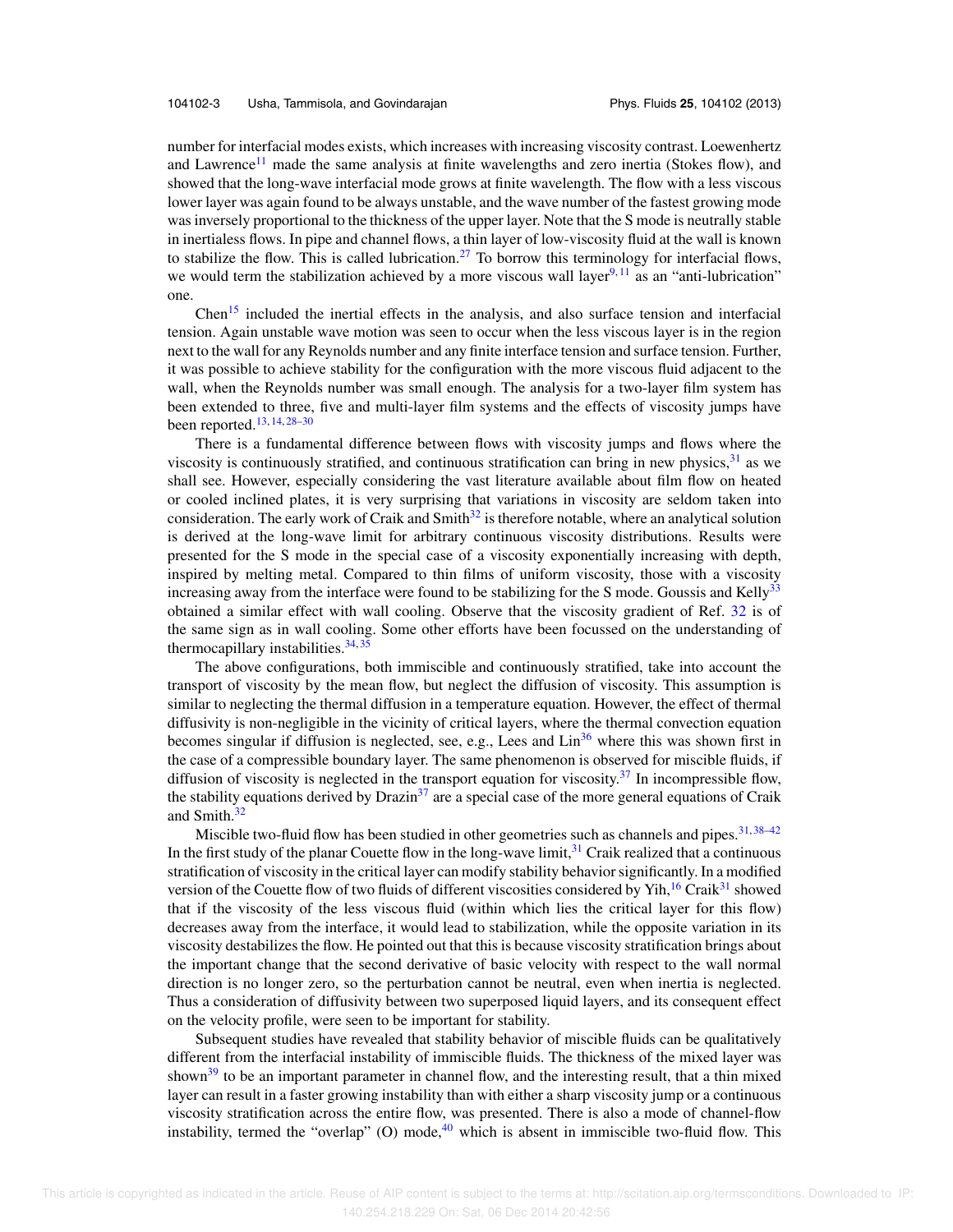instability arises when the critical layer of the dominant shear mode overlaps with the viscosity gradient, similar to that found earlier by  $Craik<sup>31</sup>$  for Couette flow.

The problem formulation, results and discussion follow.

### **II. MATHEMATICAL FORMULATION**

The linear stability of a gravity driven laminar two-dimensional flow of two miscible, Newtonian, incompressible fluids of equal density and different viscosities down an inclined plane tilted at an angle  $\theta$  to the horizontal is considered. We work in a Cartesian coordinate system whose origin is at the unperturbed free surface. The *x*-axis lies on this unperturbed surface  $(y = 0)$  (Fig. 1), i.e., parallel to the inclined plate  $(y = H)$ . The *y*-axis is normal to the plate and oriented towards it. Let  $y = h(x, t)$  be the equation of the free surface at time *t*. Fluids of viscosity  $\mu_1$  and  $\mu_2$ , respectively, occupy regions close to the inclined wall and to the free surface. There is a thin layer (called the mixed layer) where the two fluids mix and a local stratification of viscosity is created. The thickness of the mixed layer is *q* and  $0 \le y \le r$  is the extent of fluid 2. The viscosity ratio is given by  $m = \frac{\mu_2}{\mu_1}$  $\frac{\mu_2}{\mu_1}$ .

The downstream growth of the mixed layer thickness is neglected, and this assumption is justified when the two liquids diffuse only slowly into each other (i.e., the Peclet number, defined later in this section, is high).

The flow is governed by the continuity and Navier-Stokes equations together with a scalartransport equation for the viscosity. The boundary conditions are the no-slip condition at the inclined plane; the balance of normal and shear stresses at the free surface; and the kinematic free surface condition at the interface. It is to be noted that, being a continuously stratified flow, the required continuities of velocity and stress components are automatically satisfied everywhere in the interior of the film.

Using the following scaling:

$$
x^* = \frac{x}{H}, y^* = \frac{y}{H}, t^* = \frac{V}{H}t, p^* = \frac{p}{\rho V^2}, u^* = \frac{u}{V}, v^* = \frac{v}{V},
$$
  

$$
r^* = \frac{r}{H}, q^* = \frac{q}{H}, u^* = \frac{\mu}{\mu_1}, m = \frac{\mu_2}{\mu_1}, \mu_m^* = \frac{\mu_m}{\mu_1},
$$
 (1)

the governing equations and the boundary conditions are non-dimensionalized, and, dropping the superscript \*, are given by

$$
u_x + v_y = 0,\t\t(2)
$$

$$
R[u_t + uu_x + vu_y] = -R p_x + [2\mu u_x]_x + [\mu(u_y + v_x)]_y + G,\tag{3}
$$

$$
R[v_t + uv_x + vv_y] = -R p_y + [\mu(u_y + v_x)]_x + [2\mu v_y]_y + G \cot \theta, \tag{4}
$$

$$
Pe[\mu_t + u\mu_x + v\mu_y] = \nabla^2 \mu,\tag{5}
$$

$$
u = 0, v = 0
$$
 at  $y = 1,$  (6)

$$
R \quad p = \frac{2\mu}{1 + h_x^2} \left[ v_y - v_x h_x + u_x h_x^2 - u_y h_x \right] + \frac{S h_{xx}}{(1 + h_x^2)^{3/2}} \quad \text{at } y = h(x, t), \tag{7}
$$

$$
(1 - h_x^2)(u_y + v_x) - 4u_x h_x = 0 \quad \text{at} \quad y = h(x, t), \tag{8}
$$

$$
v = h_t + uh_x \quad \text{at} \quad y = h(x, t), \tag{9}
$$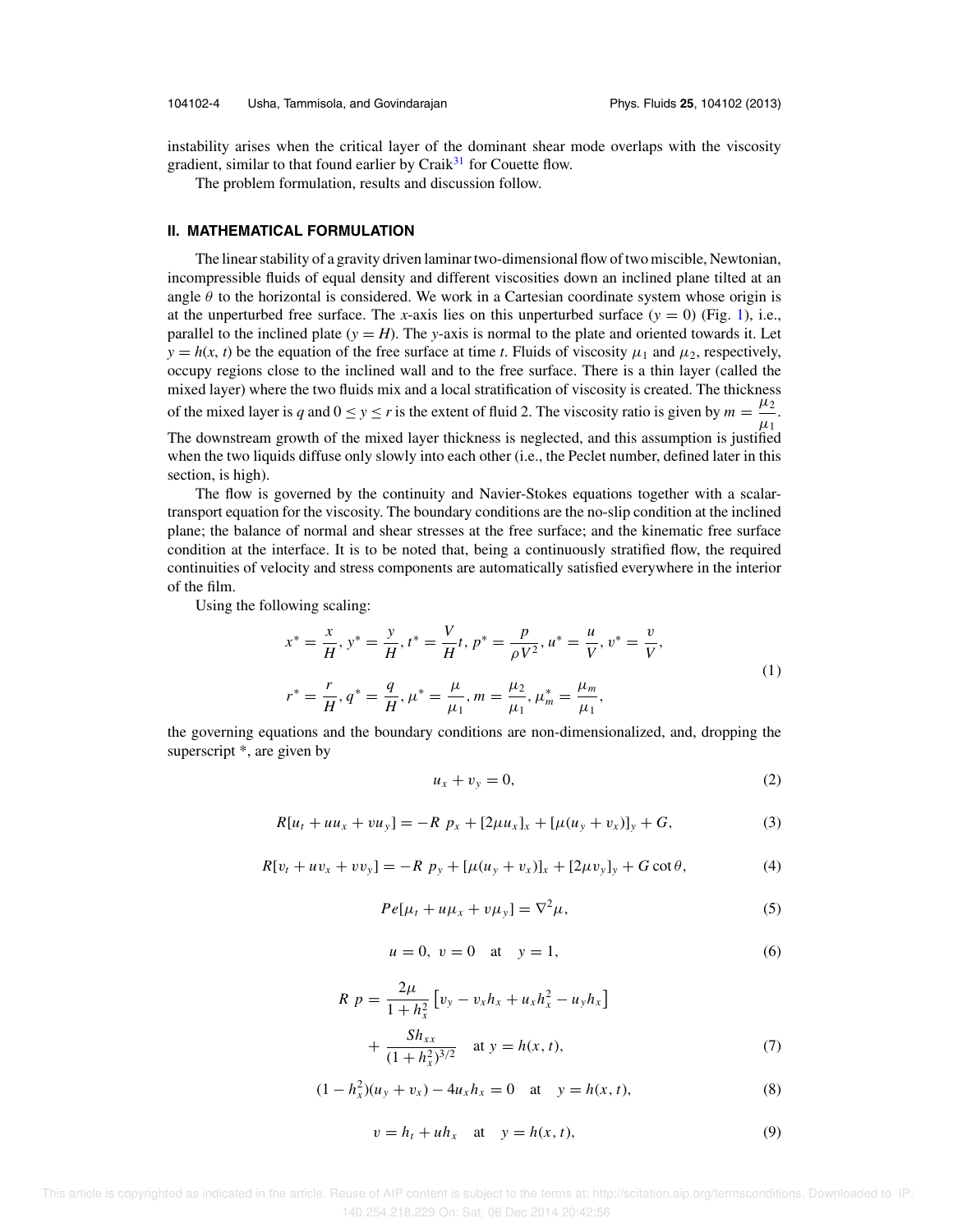Here, *u* and v are the components of velocity in the *x* and *y* directions, respectively, *V* is the basic free-surface velocity,  $R = \rho V H / \mu_1$  is the Reynolds number,  $G = \rho g H^2 \sin \theta / (\mu_1 V)$  and  $S = \sigma/(\mu_1 V)$  are the dimensionless gravity and surface tension parameters, *G* being the product of the Reynolds number and the square of the Froude number, while *S* is the inverse of a capillary number.  $Pe = VH/\chi$  is the Peclet number,  $\chi$  is the mass diffusivity,  $Sc = Pe/R$  is the Schmidt number,  $g, \sigma$ , and  $\rho$  are the acceleration due to gravity, the surface tension coefficient between fluid 2 and air and the constant density, respectively, *t* is time and *p* is pressure.

To prescribe a thin mixed layer with varying viscosity, the nondimensional base flow viscosity  $\mu_B(y)$  is given by the tangent hyperbolic:

$$
\mu_B(y) = \tanh(Ky + L),\tag{10}
$$

where

$$
K = \frac{1}{q} \left[ \tanh^{-1}(1) - \tanh^{-1}(m) \right],
$$
  
\n
$$
L = \tanh^{-1}(m) - \frac{r}{q} \left[ \tanh^{-1}(1) - \tanh^{-1}(m) \right].
$$

This effectively produces a three layer viscosity variation as follows:

$$
\mu = \begin{cases}\nm, & \text{if } y = r \\
\mu_B(y), & \text{if } r \le y \le r + q \\
1, & \text{if } y = r + q.\n\end{cases}
$$
\n(11)

The base flow velocities can in fact be specified analytically, but are here computed numerically from Eqs. (2)–(9), dropping the time-derivative and *x*-derivative terms.

For the linear stability, in view of the extension of Squire's theorem to viscosity stratified flows, only two-dimensional disturbances are considered, since they are assumed to go unstable at a lower Reynolds number than corresponding three-dimensional perturbations. Perturbations may be expressed as  $\hat{\phi}(x, y, t)$ ,  $\hat{\mu}(x, y, t)$ ,  $\hat{\eta}(x, t)$  where  $\phi$  is the stream function perturbation such that  $(\hat{u}, \hat{v}) = (\hat{\phi}_y, -\hat{\phi}_x)$ . Since the flow is parallel, normal mode forms, e.g.,  $\hat{\phi}(x, y, t) = \tilde{\phi}(y)e^{ik(x-ct)}$ may be assumed, where  $\phi(y)$  is the amplitude function for  $\hat{\phi}$ , *k* is the streamwise disturbance wave number, and  $c$  is the complex wave speed. A temporal stability analysis is performed and the flow is deemed linearly unstable to infinitesimal disturbances if  $Im(c) > 0$ . Modified Orr-Sommerfeld equations are thus derived from the non-dimensional Navier-Stokes equations, the boundary conditions and the scalar transport equation for viscosity obtained from Eqs.  $(2)$ – $(9)$  using a standard procedure and are given by (after dropping the tilde)

$$
ikR \left[ \phi''(U_B - c) - k^2 \phi (U_B - c) - U''_B \phi \right] =
$$
  
\n
$$
\mu_B \phi'''' + 2\mu'_B \phi''' + (\mu''_B - 2k^2 \mu_B) \phi'' - 2k^2 \mu'_B \phi'
$$
  
\n
$$
+ (k^2 \mu''_B + k^4 \mu_B) \phi + U'_B \mu'' + 2U''_B \mu'
$$
  
\n
$$
+ (U'''_B + k^2 U'_B) \mu,
$$
\n(12)

$$
ikPe\left[(U_B - c)\mu - \mu'_B \phi\right] = \mu'' - k^2 \mu,\tag{13}
$$

with the boundary conditions

$$
\phi = 0 \text{ at } y = 1,\tag{14}
$$

$$
\phi' = 0 \text{ at } y = 1,\tag{15}
$$

$$
\phi'' + k^2 \phi + U''_B \eta = 0 \text{ at } y = 0,
$$
\n(16)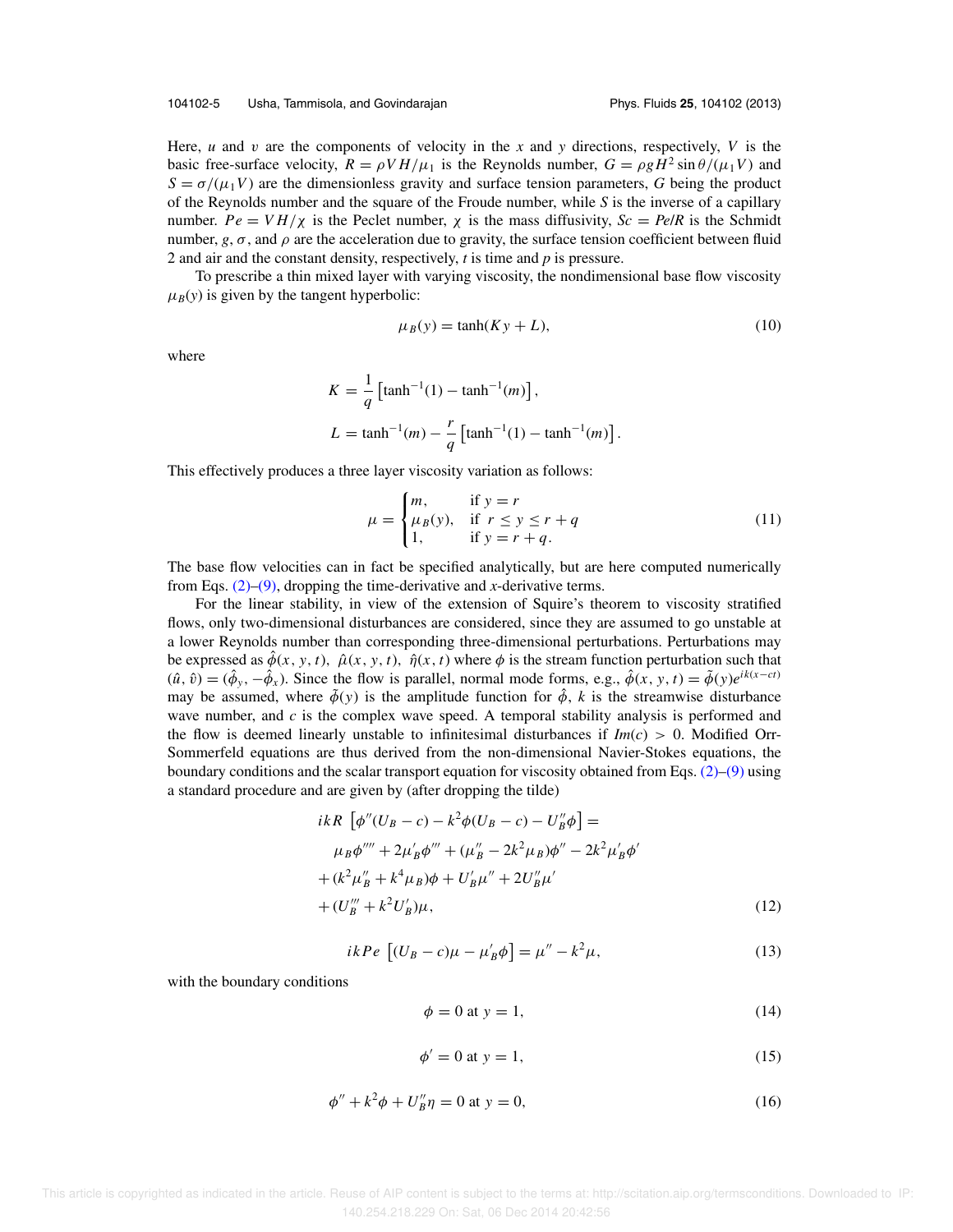$$
k R (U_B - c)\phi' + i\mu_B(\phi''' - 3k^2\phi')
$$
  
+ 
$$
i\mu'_B(\phi'' + k^2\phi) + 2iU''_B\mu
$$
  
- 
$$
(G \cot\theta \ k + Sk^3)\eta = 0 \text{ at } y = 0,
$$
 (17)

$$
\phi + (U_B - c)\eta = 0 \text{ at } y = 0,
$$
\n(18)

where prime denotes differentiation with respect to *y* and  $U_B(y)$  is the base state velocity profile. These equations, with the Peclet number set to infinity, were studied by Craik and Smith.<sup>32</sup>

#### **III. DETERMINATION OF THE THICKNESS OF THE VISCOSITY-STRATIFIED LAYER**

A physical value of the thickness of the mixed layer, *q*, can be decided as follows. Consider that parallel streams of two miscible fluids come into contact at a streamwise location  $x = 0$ , at a constant *y*. This could be achieved, for example, by a splitter plate placed at  $x < 0$ , with the two fluids on either side of it. For  $x > 0$ , the two fluids will mix into each other giving a stratified layer, whose thickness *q* grows downstream. Hence, *q* will be a function of *x*. The streamwise growth of *q* is dictated by the Peclet number as described below.

The viscosity is directly proportional to the concentration of each fluid in the mixed layer, and the steady mean concentration *c* at any location satisfies

$$
U\frac{\partial c}{\partial x} + V\frac{\partial c}{\partial y} = \frac{1}{Pe} \left[ \frac{\partial^2 c}{\partial x^2} + \frac{\partial^2 c}{\partial y^2} \right].
$$
 (19)

To obtain a strictly correct value of *q*, this equation would need to be solved in two dimensions, coupled with the momentum equation, and boundary conditions. To estimate instead the order of *q* given the physical parameters, we will now proceed by assuming similarity in *x*, due to slow diffusion. Making a boundary layer approximation, we have  $V \ll U$  and  $\partial^2/\partial x^2 \ll \partial^2/\partial y^2$ . We are left with  $U\partial c/\partial x \simeq Pe^{-1}\partial^2 c/\partial y^2$ , which gives the scaling  $Uc/x \simeq Pe^{-1}c/q^2$ , or  $q \simeq \sqrt{x/(UPe)}$  $=\sqrt{x/(UScRe)}$ . We now briefly address the value of  $q = 0.2$  chosen for most of this study, at *r*  $= 0.4$ . Figure 2 shows that  $U \approx 0.7$  at  $y = 0.4$  (the exact value depends on *m*). For a representative case of  $Re = 500$  and  $Sc = 20$ , we get that  $q = 0.2$  is found around  $x \approx 280$ . In an experiment with a film thickness of 0.5 cm, this equals a streamwise distance of 140 cm. If we take the liquid density and viscosity to resemble those of water, the Reynolds number indicated would require velocities of O(10) cm/s, which is realistic. Shorter distances for the realization of this value of *q* will be obtained at lower *r*, *Re* or *Sc*. Furthermore, in Appendix A, we show that the instabilities are even stronger for a somewhat thinner mixed layer  $(q = 0.15)$ , which would also lie further upstream.



FIG. 2. Typical basic velocity and viscosity profiles. The interface is denoted by *y* = 0 and the *y* coordinate increases to 1 at the wall. *r* and *q* are chosen to be 0.4 and 0.2, respectively, to place the mixed layer in the middle of the film.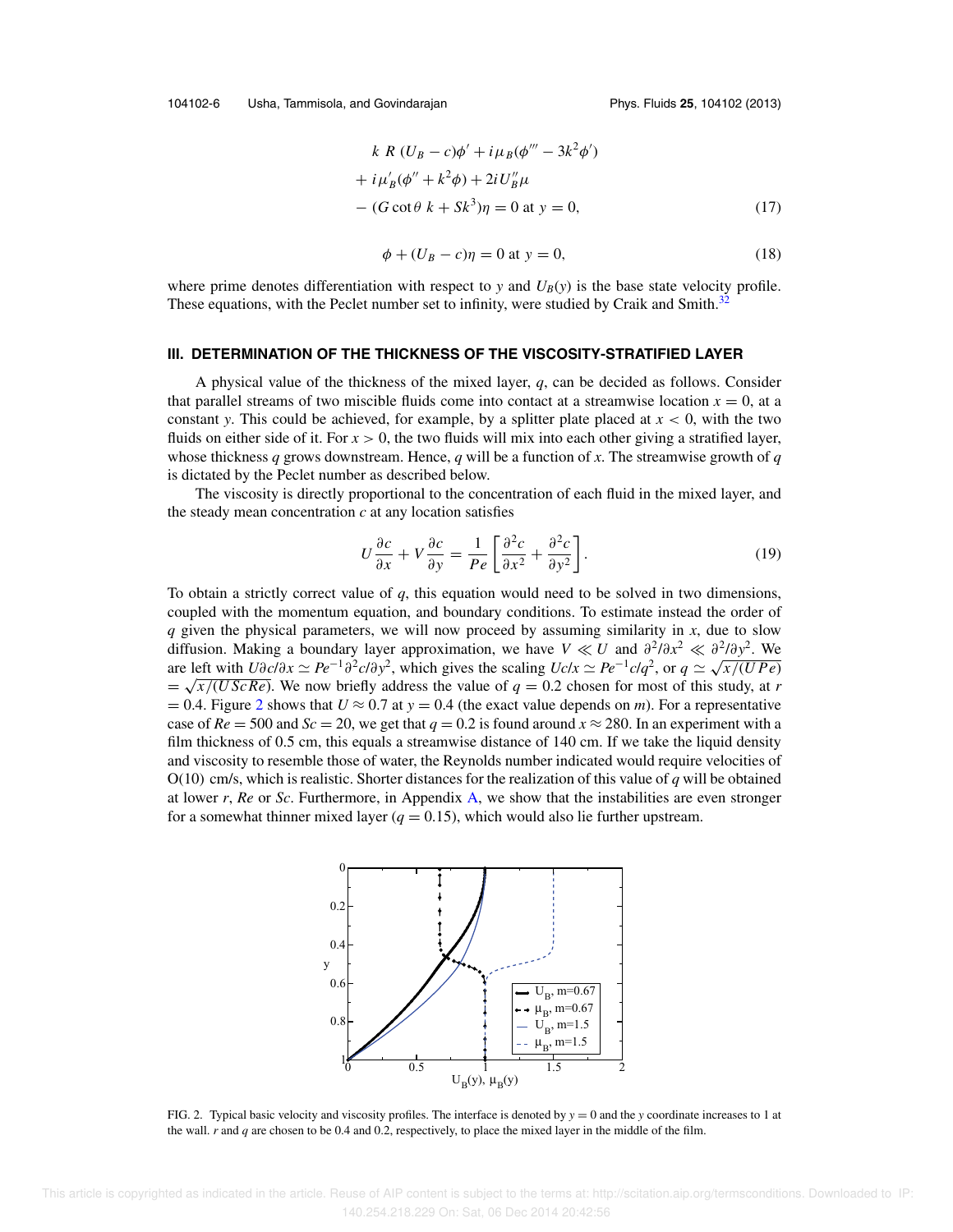The scaling argument can also be used to validate the parallel flow assumption — when using the (one-dimensional) stability equation, we assume that the steady flow and the mixed layer thickness *q* vary at a much larger length scale than the disturbance wavelength. At *Re* < 1000, the most unstable wavelength is typically O(1), which gives to the requirement  $dq/dx \ll 1$ . At  $Re = 10$ ,  $r = 0.4$  and *q*  $= 0.2$ , this gives the requirement *Sc*  $\gg 0.7$ , and for the same at *Re* = 500, we obtain *Sc*  $\gg 0.004$ . We may thus conclude that the parameter range used here is well inside the regime where the parallel flow assumption is valid.

#### **IV. RESULTS**

Equations (12)–(18) determine the linear stability to infinitesimal two-dimensional disturbances of the miscible two-layer flow down an inclined plane. A Chebyshev spectral collocation discretization is used to solve the eigenvalue problem, with the *n* collocation points  $(y_c, 1, ..., y_c, n)$  defined as

$$
y_{c,j} = 0.5 \cos \{[\pi(j-1)/(n-1)] + 1\}.
$$

Since the gradients are large in the mixed layer, a large number of grid points are required in this region. This is achieved by using the stretched collocation point distribution<sup>40</sup> ( $y_1, ..., y_n$ ), given by

$$
y_j = \frac{a}{\sin h(by_0)} [\sin h((y_c - y_0)b) + \sin h(by_0)],
$$

where *a* is the midpoint of the mixed layer and

$$
y_0 = \frac{0.5}{b} ln \left[ \frac{1 + (e^b - 1)a}{1 + (e^{-b} - 1)a} \right].
$$

The stretching parameter *b* represents the degree of clustering of the points around  $y = a$ . In the computations that follow, we have taken  $b = 8$ . We have checked the resolution independency of our results as follows: when the number of collocation points was doubled from  $n = 81$  to  $n = 161$ , the eigenvalues were unchanged up to five decimal places, for the range of parameters considered.

Figure 2 presents the typical base state velocity  $U_B(y)$  and viscosity  $\mu_B(y)$  profiles when  $r = 0.4$ for the viscosity ratios *m* = 1.5 (less viscous fluid adjacent to the inclined plane, i.e., the lubrication case) and *m* = 0.67 (more viscous fluid adjacent to the inclined plane, i.e., the anti-lubrication case). The thickness *q* of the mixed layer has been fixed at 0.2 here, and in all the results presented in the main body of the paper. In Appendix A, we show how the results depend on small changes in *q*. The base state velocity  $U_B(y)$  vanishes at  $y = 1$ , while  $\partial U_B/\partial y = 0$  at the free surface,  $y = 0$ . In this figure, the velocity and viscosity scales used for non-dimensionalization correspond to the maximum velocity at the free surface and the viscosity of the fluid layer closer to the inclined plane.

However, to present stability results, in order to make a fairer comparison across different viscosity ratios, we use a Reynolds number based on average quantities, i.e.,

$$
Re \equiv \frac{\rho H \bar{V}}{\bar{\mu}},
$$

where the overbar stands for average across the film.

As mentioned before, the long wave limit has been studied in detail by Craik and Smith $32$  in the zero diffusivity limit for a viscosity profile increasing exponentially away from the interface. Since there is no clear "wall location" in that paper, it is not possible to define a clear ratio between wall and interface viscosities, so we are unable to make quantitative comparisons. However, we made computations setting  $Sc = 0$  and  $m < 1$  for several locations and thicknesses of the mixed layer at very small wave numbers, and found that the instability of Reynolds number increases with decreasing *m*, consistent with Ref. 32.

We now discuss the lubrication case,  $m = 1.5$ . Neutral boundaries of the surface (S) mode for different Schmidt numbers are presented in Fig. 3 for  $r = 0.4$ ,  $q = 0.2$ , and angle of inclination  $\theta$  $= 10°$ . The figure also shows the single fluid ( $m = 1$ ) neutral boundary of Yih. Stabilization of the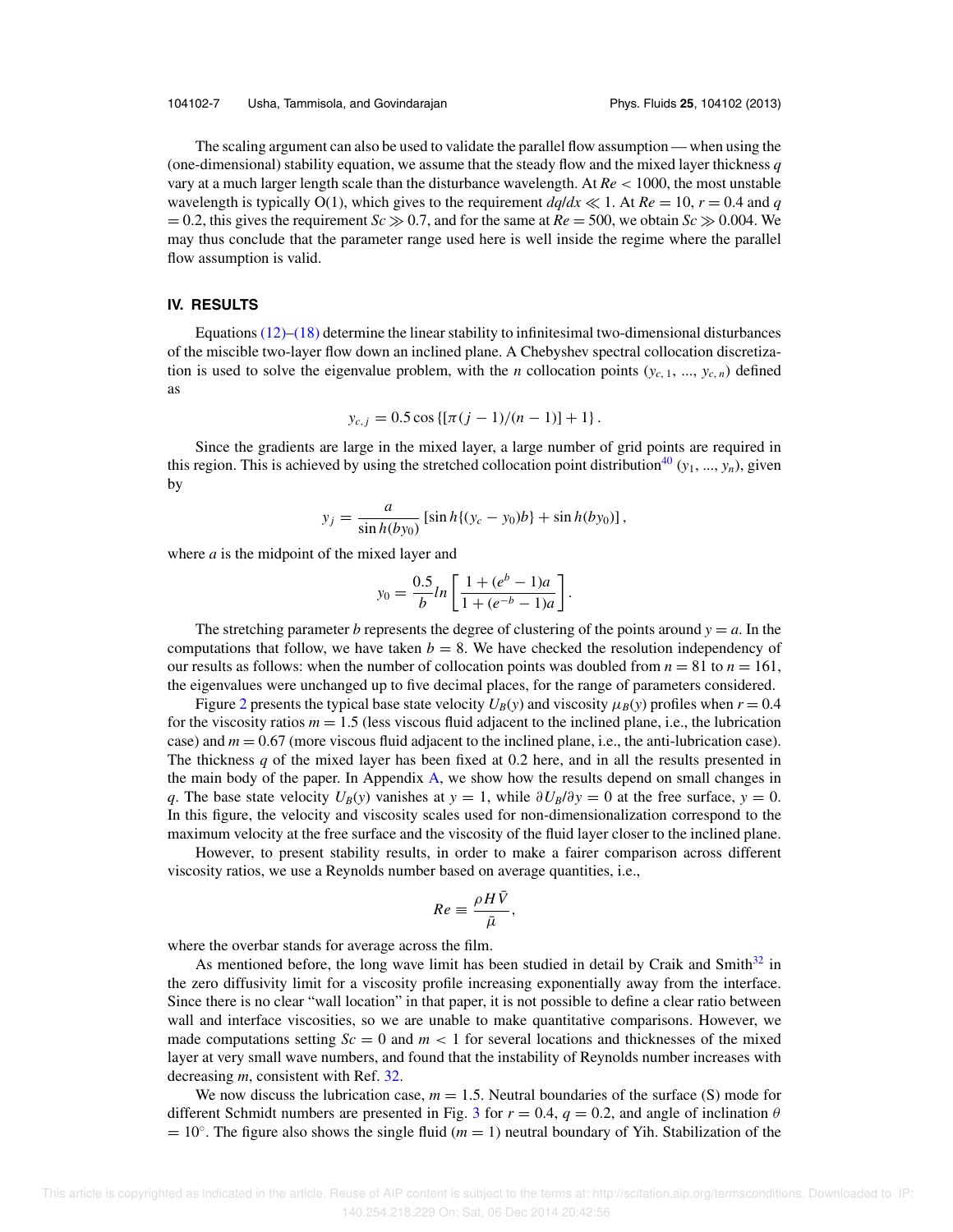

FIG. 3. Neutral stability boundaries of the surface mode for different Schmidt numbers when  $r = 0.4$ ,  $q = 0.2$ ,  $m = 1.5$ , and  $\theta = 10^\circ$ . The case of a single fluid<sup>21</sup> is also shown for comparison.

S mode is observed at low *k* for *m* = 1.5. This stabilization will be important for applications. There is no low Reynolds number long-wave ( $Re \rightarrow 0, k \rightarrow 0$ ) S-mode instability of miscible two-layer flow with the less viscous fluid near the wall, and this is in contrast to the single fluid case. Stability is not very sensitive to variations in diffusivity, although a mild stabilization is observed with decreased diffusivity (between  $Sc = 20$  and  $Sc = 100$ ). This result is qualitatively different from that predicted for immiscible two-fluid flow with sharp jump in viscosity, $9$  in which the surface mode is unstable at low wave numbers and small Reynolds numbers.

Simultaneously, there is another mode which goes unstable in this flow, and whose neutral boundaries are shown in Fig. 4. Whereas the S mode has phase speed larger than the free-surface velocity, the phase speed of this other mode is 0.76–0.79, which is close to the base flow velocity (0.81) at the centre of the mixing layer ( $y = 0.5$ , since  $r = 0.4$ ,  $q = 0.2$ ). As first described in miscible Couette flow, $3<sup>1</sup>$  the latter instability arises entirely due to overlap of the critical layer with the viscosity gradient, and is therefore called an overlap mode. This mode of instability is absent in immiscible two-fluid flow. To distinguish it from another overlap mode discussed below, we term it O1. This mode is very sensitive to diffusivity. When  $Sc = 100$ , the flow is unstable to the O1 mode at very low Reynolds number and over a wide range of wave numbers. The range of unstable wave numbers decreases with increase in Reynolds number at this diffusivity level. When the diffusivity level of the fluids is increased (to  $Sc = 20$ ), the unstable region is confined within a small blob in  $Re - k$  space.

The neutral boundaries of the S and O1 modes we discussed at  $Sc = 20$  are compared in Fig. 5 against the corresponding neutral boundaries when the two fluids are interchanged, but all



FIG. 4. (a) Neutral stability boundaries of the overlap mode O1 for different Schmidt numbers when  $r = 0.4$ ,  $q = 0.2$ ,  $m =$ 1.5. (b) The same, zoomed to low *Re*, to provide a comparison with the surface mode of Fig. 3.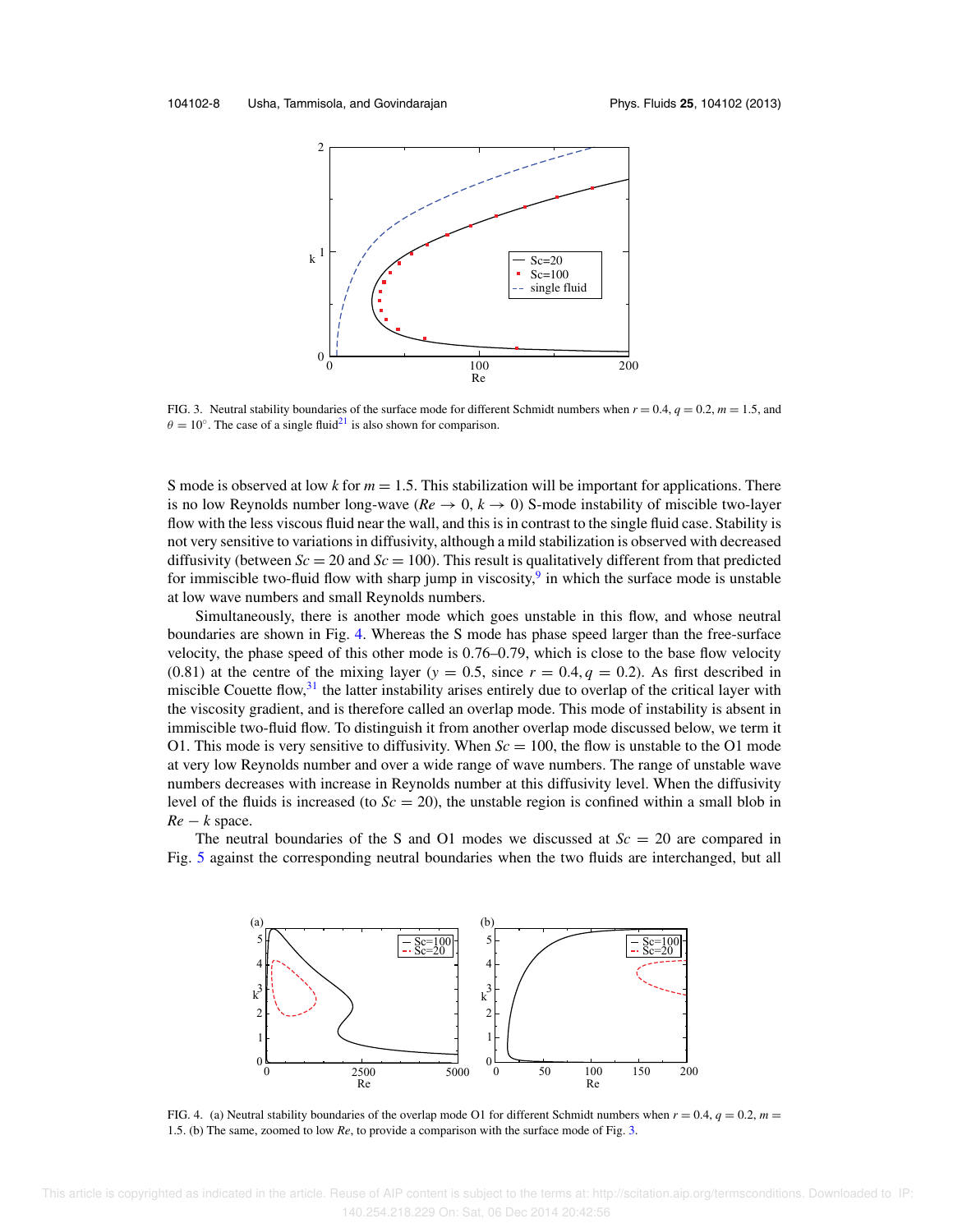

FIG. 5. Neutral stability boundaries for O1 and S modes at  $Sc = 20$ ,  $r = 0.4$ ,  $q = 0.2$ ,  $\theta = 10^\circ$  for two viscosity ratios.

other parameters are kept the same, i.e., when *m* is set at 0.67. At this *Sc*, it is seen that placing the lower viscosity closer to the wall stabilizes both the S mode and the O1 mode.

This shear flow is also always unstable to the traditional (without overlap) Tollmien-Schlichting (TS) modes developing in the wall boundary layer, but at Reynolds numbers higher than the range shown in this figure (see coming figures). The Tollmien-Schlichting modes on an inclined plane were studied in detail by  $\text{Lin},^{43}$  who also indicated that the TS waves can sometimes have a higher growth rate and dominate the S mode at infinite times, if the wavelength of surface perturbations present in the system is small enough.

How does varying the relative volumetric flow rates of the two fluids change stability behavior? To answer this, neutral boundaries are presented in Figs. 6 and 7 for different locations of the mixed layer when  $\theta = 10^{\circ}$  for  $Sc = 20, m = 1.5$ . To retain clarity, the S mode is not shown in this figure. At  $r = 0.315$  (Fig. 6) there are two distinct regimes of instability, both of which may be attributed to overlap conditions, the O1 blob at high wave numbers, and the finger-like region at significantly lower wave numbers, termed here the O2 mode. (In Appendix A we show that the O1 and O2 modes, being critical layer modes, lie within the same range of phase speeds, but are distinct and have vastly different wave numbers. These modes emerge out of the overlap mechanism, and are therefore both of the Craik type.) When the mixed layer is moved towards the wall a little, to  $r = 0.4$ , the O instability regions are much larger, and besides, the TS mode instability makes an appearance at high Reynolds numbers (*Re* ∼ 3000) and moderate wave numbers (*k* ∼ 1). The phase speeds of the O1 and O2 modes are close to each other, and lie within the mixed layer, whereas the TS mode is of low frequency, and hence has a low-lying critical layer, at  $y \sim 0.9$  for  $m = 1.5$ . As *r* increases to 0.5 (Fig. 7), the O1 and O2 instability regions merge together. The TS mode is now unstable even at



FIG. 6. Neutral boundaries of the O1, O2, and TS modes for different locations of the mixed layer when  $\theta = 10^{\circ}$ ,  $Sc = 20$ , and  $m = 1.5$ . Two distinct overlap modes are seen for smaller values of  $r$ . The Tollmien-Schlichting mode is seen at high Reynolds numbers and  $k \sim O(1)$  for  $r = 0.4$ . The surface mode is not shown in this figure.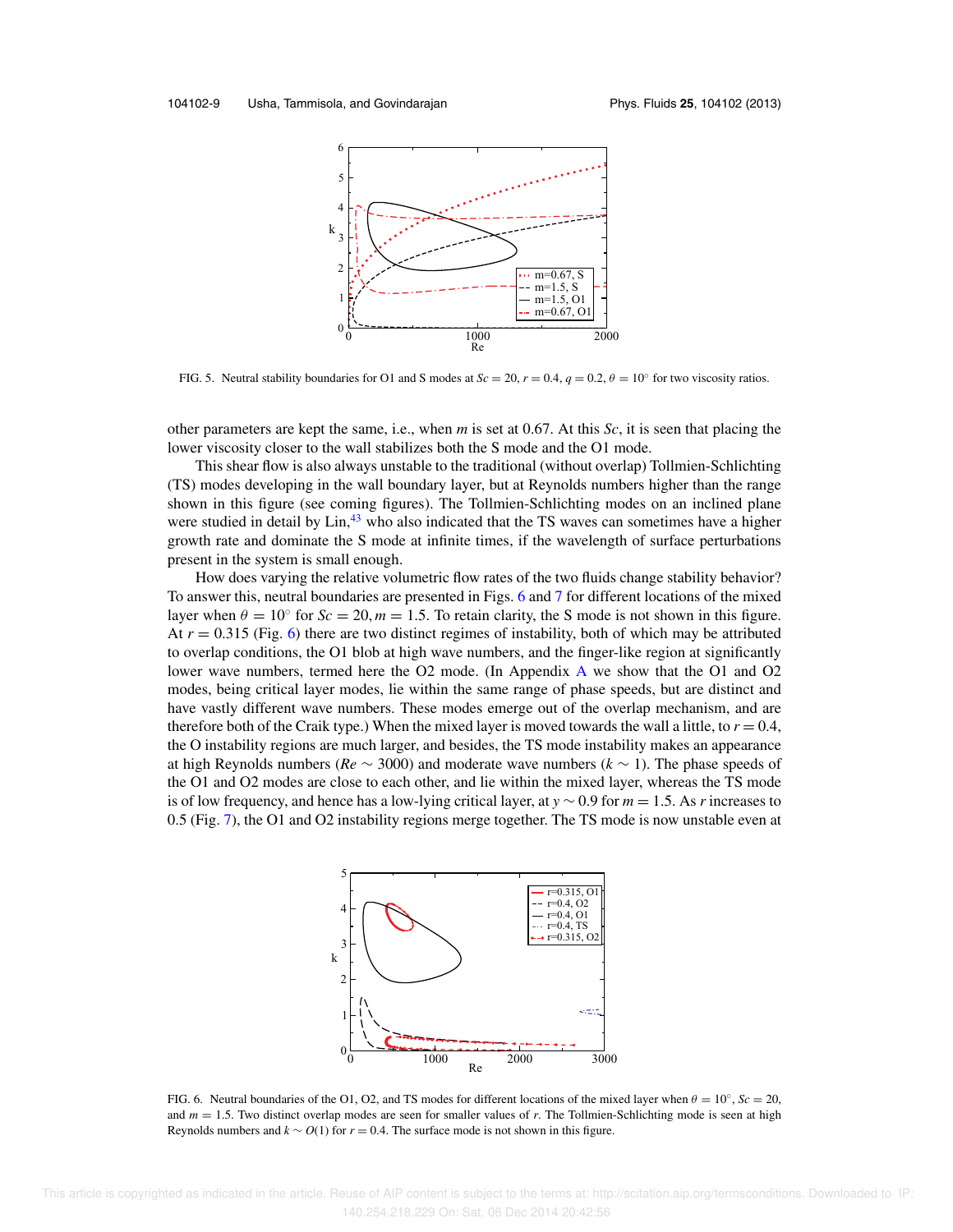

FIG. 7. Neutral boundaries of the overlap modes O1, O2, and TS modes for different locations of the mixed layer when  $\theta =$ 10◦ , *Sc* = 20, and *m* = 1.5. The two overlap modes merge together. The Tollmien-Schlichting mode is seen at high Reynolds numbers and  $k \sim O(1)$  for  $r = 0.5$ . The surface mode is not shown in this figure.

*Re* ∼ 1000. At higher *r* (= 0.7), O1 and O2 are still conjoined, but the neutral TS mode has shifted to the right to extremely high Reynolds numbers (not shown). We may conclude that stability is influenced by the relative mass fluxes in the two liquid layers.

Figure 8 presents the effects of diffusivity on the critical Reynolds number (*Recr*) for two viscosity ratios  $m = 1.5$  and  $m = 0.67$ . Flow is unstable in the region above a given curve. The surface mode always becomes unstable at a rather low Reynolds number and is not sensitive to Schmidt number. For this mode, it is stabilizing to place the more viscous fluid near the interface and the less viscous fluid near the inclined plane. On the other hand, the overlap mode is very sensitive to the Schmidt number. At high Schmidt number, the overlap mode O2 overtakes the surface mode as being unstable at a lower Reynolds number. At extremely low diffusivity (*Sc* large), the O2 mode begins to resemble the inertialess immiscible ( $Re \rightarrow 0$ ,  $Sc \rightarrow \infty$ ) mode. For an immiscible mode in planar Couette flow at low inertia Craik $31$  showed that diffusion was stabilizing, and our results are in line with this. At high Schmidt number, flow is unstable whether we are in the lubrication or anti-lubrication geometry, i.e., irrespective of which fluid is nearer the wall. We note that at low Peclet number, the parallel flow approximation is no longer a good one, so the results at the extreme left of this figure will need re-examination with this approximation released.

We summarize stability at small Reynolds number by displaying contours of maximum growth rate ω*<sup>i</sup>* , including all modes, and across a range of *r* and *m*, at two Reynolds numbers (Fig. 9, (a) *Re*  $= 15$  and (b)  $Re = 95$ ). When viewed across this range, we see that *r* and even the Reynolds number



FIG. 8. Critical Reynolds number as a function of Schmidt number for  $r = 0.4$ ,  $q = 0.2$ , and  $\theta = 10°$ .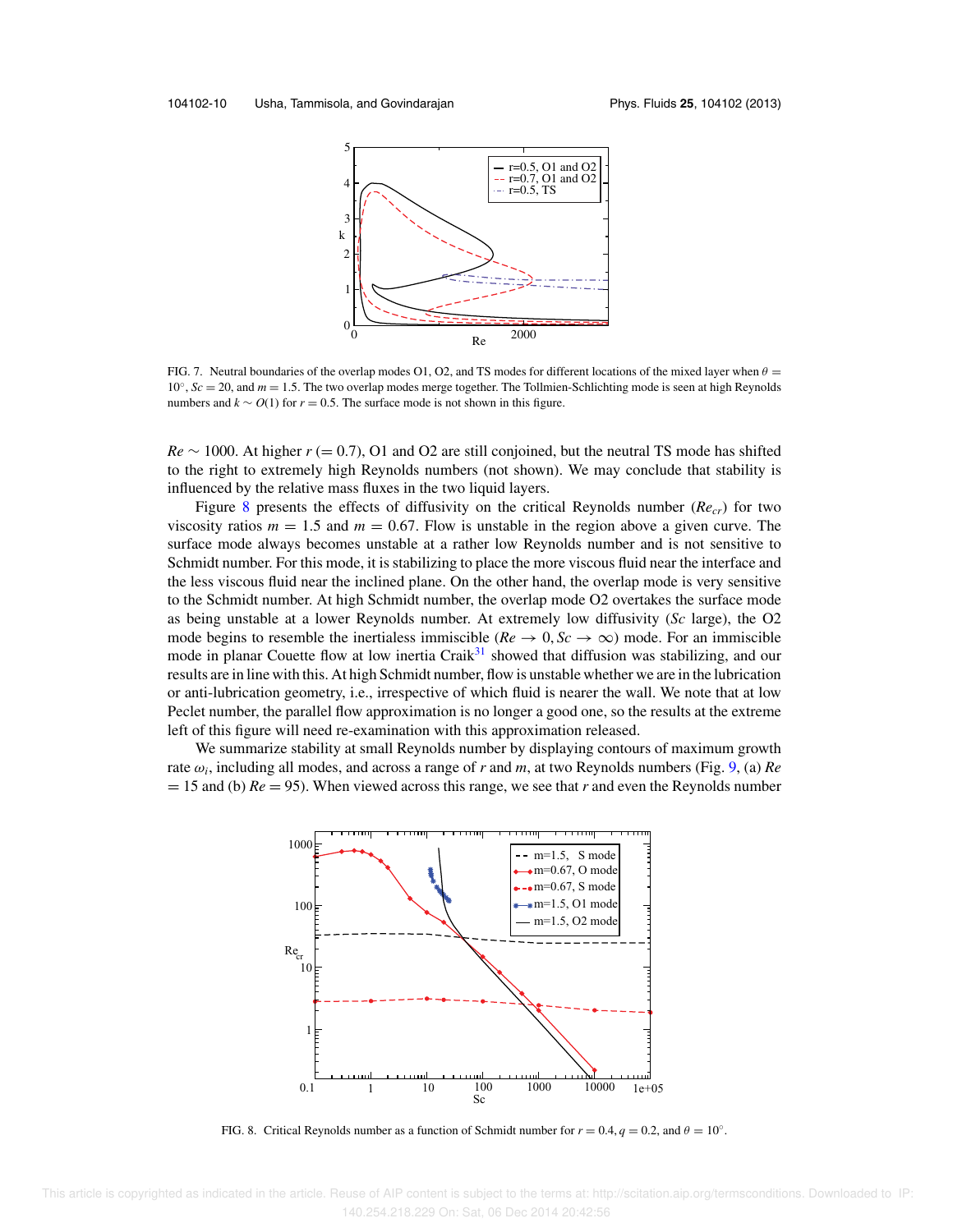

FIG. 9. Contours of maximum  $\omega_i$  among all modes, when  $Sc = 20$ . (a)  $Re = 15$ , (b)  $Re = 95$ . Red contour represents high maximum growth rate, blue contour represents low maximum growth rates.



FIG. 10. Growth rate of the most unstable mode at a viscosity ratio  $m = 1.5$ , when  $Re = 15$ ,  $Sc = 1$ ,  $r = 0.4$ ,  $q = 0.2$ .



FIG. 11. Growth rate of the most unstable mode at a viscosity ratio  $m = 0.67$ , when  $Re = 15$ ,  $Sc = 1$ ,  $r = 0.4$ ,  $q = 0.2$ .

are in fact relatively minor players, and that it is the viscosity ratio *m* which decides stability at a given *Sc*. A region close to  $m = 1.5$  is most stable, and flow is destabilized on either side. Overall, the lubrication configuration is more unstable at high *m*.

The growth rate of the most unstable mode is presented as a function of inclination angle  $\theta$ for  $m = 1.5$  in Fig. 10, and for  $m = 0.67$  in Fig. 11, when  $Re = 15$ ,  $Sc = 1$ ,  $r = 0.4$ . The flow is progressively more unstable as the solid plate is made more vertical. The results further confirm that  $m = 1.5$  stabilizes in comparison to  $m = 0.67$  at small  $Re$ . It is to be noted that at this  $Re$ , the flow of a single fluid layer down an inclined plane can never be stable for any angle of inclination considered, whereas having a layer of fluid with the same viscosity near the inclined wall with  $r = 0.4$  and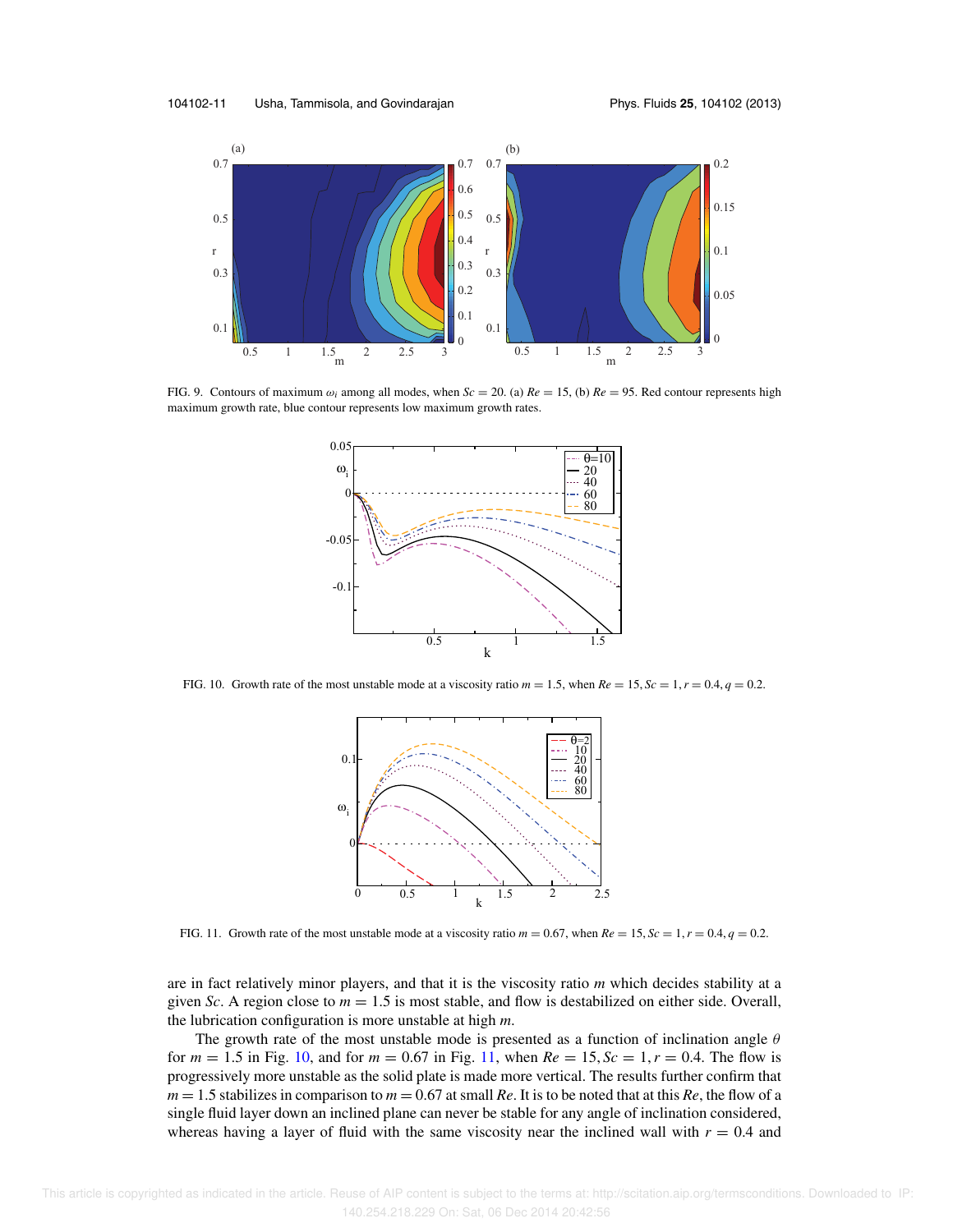

FIG. 12. Effect of  $\theta$  on the neutral stability boundaries, at  $m = 0.67$ , when  $Re = 15$ ,  $Sc = 1$ ,  $r = 0.4$ ,  $q = 0.2$ .



FIG. 13. Effect of surface tension, for different values of inverse capillary number *S*, for  $Re = 75$ ,  $m = 1.5$ . Here  $Sc = 10$ , *r*  $= 0.4, q = 0.2, \text{ and } \theta = 10^{\circ}.$ 



FIG. 14. Effect of surface tension, for different values of inverse capillary number *S*, for  $Re = 10$ ,  $m = 0.67$ . Here  $Sc = 10$ ,  $r = 0.4$ ,  $q = 0.2$ , and  $\theta = 10^\circ$ .

 $m = 1.5$ , a viscosity stratified flow is stabilized even for a high angle of inclination. The neutral stability boundaries as functions of  $\theta$  are also shown in Fig. 12. This figure confirms that increasing inclination destabilizes. It is also seen that the instability regions for the two overlap modes O1 and O2 are separate for  $\theta = 10$ , but merge at higher inclination angles.

The influence of surface tension *S*, which has been set to zero so far, is examined. A higher Reynolds is chosen for  $m = 1.5$  (Fig. 13) than for  $m = 0.67$  (Fig. 14), so that the base cases are both unstable. Surface tension plays its expected role, having little effect at low wave numbers while damping high wave number disturbances. Re-examining a portion of Fig. 8 by including surface tension (Fig. 15), we see that, when  $m = 0.67$ , even with  $S = 100$ , it is not possible to stabilize the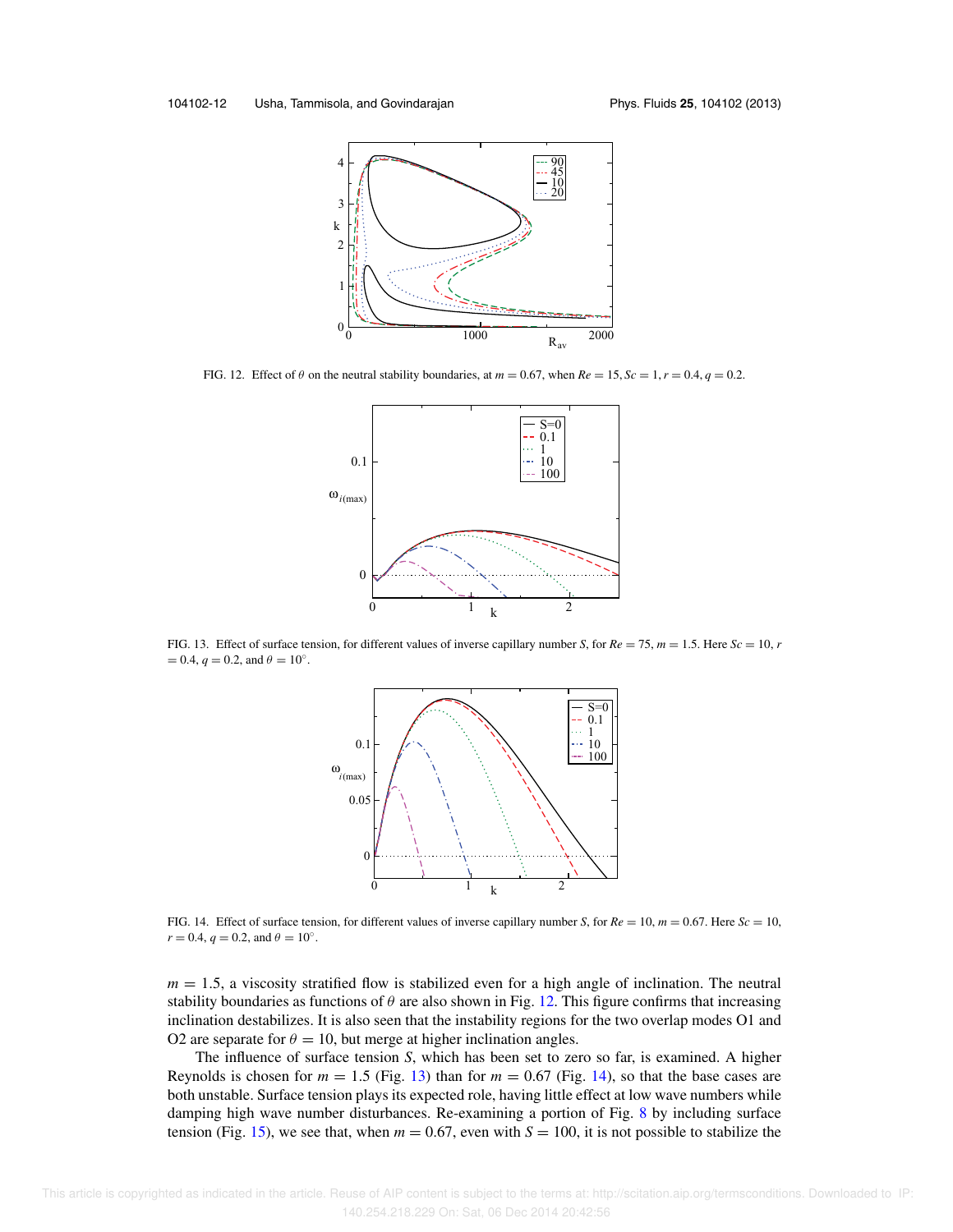

FIG. 15. Effects of surface tension on critical Reynolds number for two different viscosity ratios when  $r = 0.4$ ,  $q = 0.2$ , and  $\theta = 10^{\circ}$ .

system much. This is because the longest wave is the most unstable. On the other hand, when the fluid close to the inclined plane is less viscous  $(m > 1)$ , the fact that finite wavelengths are the least stable means that surface tension can enhance the stabilizing effect at all diffusivity levels.

#### **V. CONCLUSIONS**

We have shown that the stability of two-fluid flows with a miscible interface of finite thickness is qualitatively different from that of two-fluid flows with a sharp interface between the two liquids. In particular, an overlap mode of instability, resulting when the critical layer of the dominant mode is located within the viscosity gradient, is found, which does not exist for immiscible flow. This instability mechanism was first identified by  $Crai<sup>31</sup>$  in the long-wave limit for two-layer miscible Couette flow, and was also seen to generate new instability modes in channel flow.<sup>40</sup> This mechanism is here identified to be operating in interfacial flow as well. At moderate miscibility levels, a lubricating configuration of  $m = 1.5$  is the most stable with respect to both overlap and surface modes, and this could be useful in applications. This is in contrast to immiscible flows as well as flows with viscosity variations (of similar magnitude) spanning the entire flow, both of which are more unstable in the lubrication configuration and stabler in the anti-lubrication. As miscibility levels are lowered ( $Sc \sim 10^4$ ), the trend reverses, and the overlap instability begins to resemble the interfacial mode in the immiscible case. In particular, the critical Reynolds number approaches 0, and the anti-lubrication configuration is now less unstable. Flow is unstable at large viscosity contrasts irrespective of the direction of viscosity stratification. The role of the overlap mode in triggering nonlinearities will be an interesting question for the future. It is hoped that the present work will motivate experiments on miscible two-fluid free-surface flows.

#### **APPENDIX A: ROLE OF THE MIXED LAYER THICKNESS**

As discussed above, Ern *et al.*,<sup>39</sup> have shown that increasing the mixed layer thickness stabilizes the flow in a channel. This same behavior is displayed by the overlap and the TS modes in the present geometry as well, see Fig. 16. While the critical Reynolds number of the overlap mode is not very sensitive to the thickness *q*, it is seen that the range of wave numbers and Reynolds numbers over which each mode is displayed decreases with increasing *q*. At a *q* of 0.15 the two overlap modes O1 and O2 are merged into a large region of instability, whereas for  $q = 0.25$ , the two modes display distinct and small regions of instability. On the surface mode (Fig. 17), the effect is reversed, with increasing *q* implying increasing unstable region. The critical Reynolds number is also affected for this mode. In order to demonstrate that the production layers of different modes are well separated, we present in Fig. 18 the phase speeds  $c = \omega/k$  for the different modes for the case  $q = 0.15$  where all four modes occupy distinct regions. The TS mode propagates with the smallest phase speed as is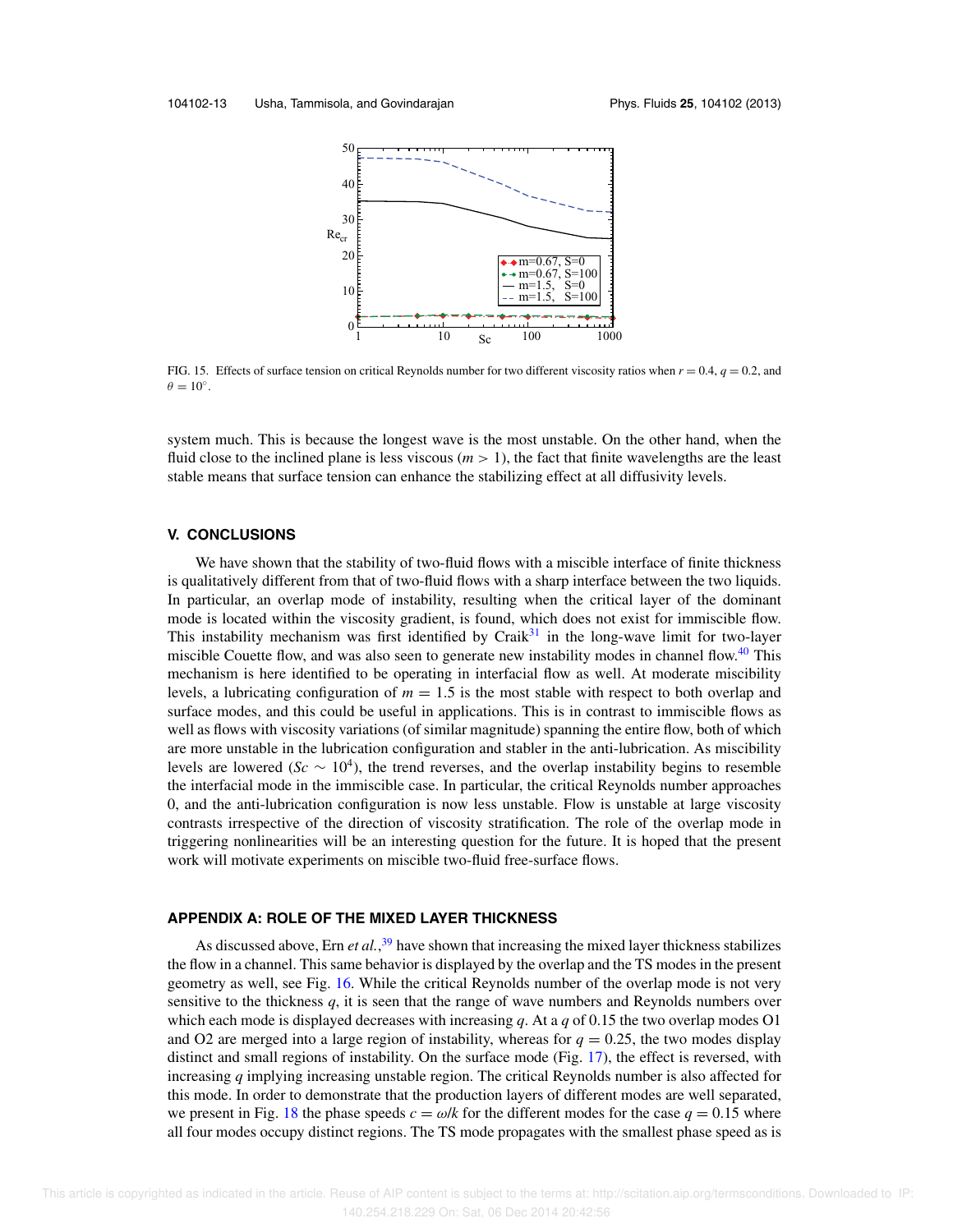

FIG. 16. Effect of changing the mixed-layer thickness *q* (in the legend) on the neutral boundaries of the overlap and TS modes. The other parameters are  $r = 0.5$ ,  $m = 1.5$ ,  $\theta = 10^\circ$ ,  $Sc = 20$ .



FIG. 17. Effect of changing the mixed-layer thickness *q* (in the legend) on the surface mode. Neutral boundaries are shown. The other parameters are  $r = 0.5$ ,  $m = 1.5$ ,  $\theta = 10$ ,  $Sc = 20$ .



FIG. 18. Phase speed and a function of the wave number for neutral perturbations, when  $r = 0.5$ ,  $q = 0.15$ ,  $m = 1.5$ ,  $\theta =$  $10^{\circ}$ ,  $Sc = 20$ .

traditionally observed. The overlap modes are focused in a layer where  $c \sim U$ , whereas the surface modes show  $c > 1$  exactly as in the single fluid case.

### **APPENDIX B: RELATION TO THE INTERFACIAL PERTURBATION IN THE IMMISCIBLE LIMIT**

Since the whole viscosity field is perturbed (by the introduction of viscosity perturbation  $\mu$ ), a separate perturbation variable *h* for the interface between fluids 1, 2 and the mixing layer is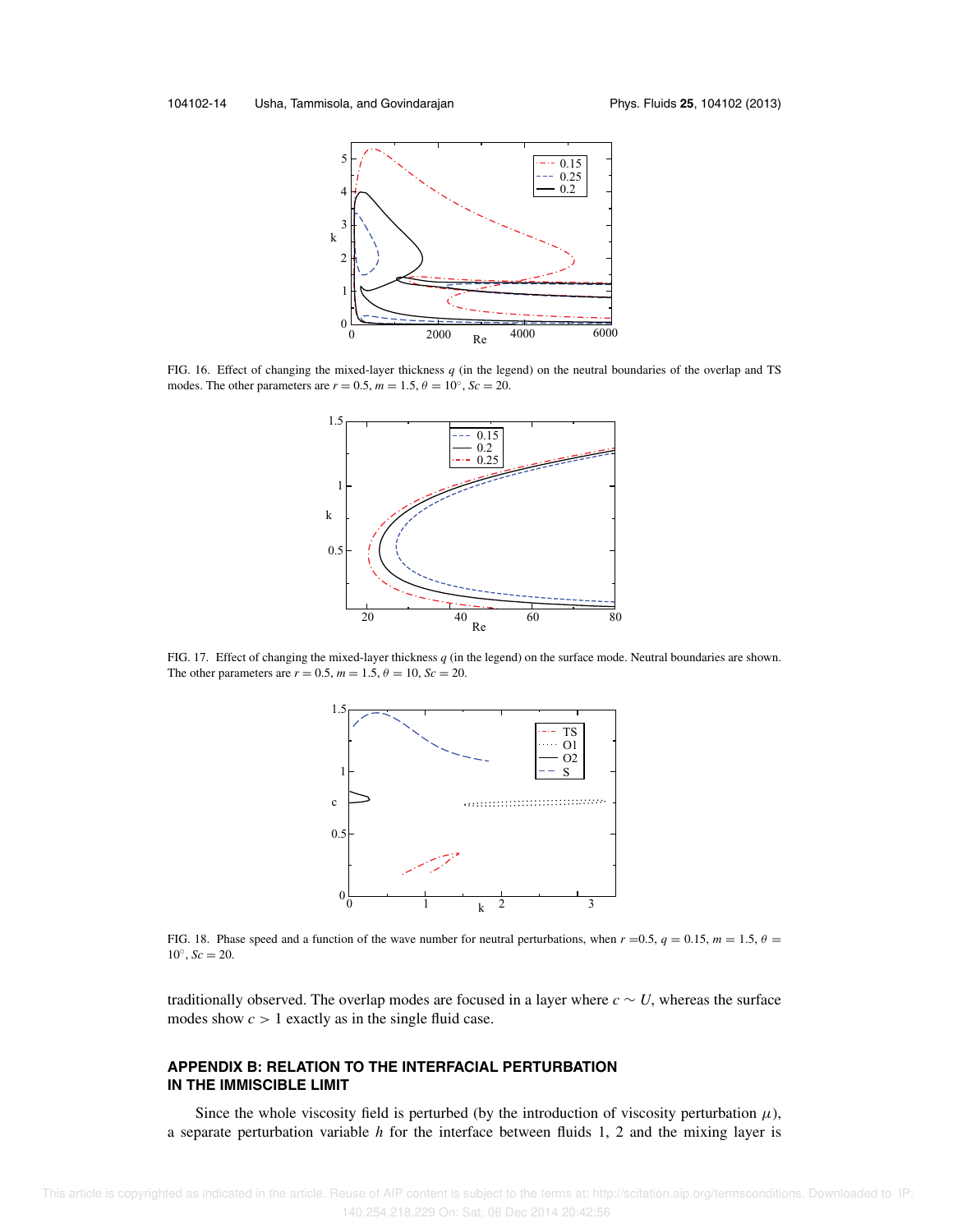not required. However, the equation for *h* in the immiscible case would state that the viscosity along a particle path (the perturbed interface) is constant. Equivalently, the interface follows the particles. Below, we will argue how our analysis leads to the same result in the absence of diffusion  $(Pe^{-1} → 0)$ .

In Eq. (13), we impose the linearized version of

$$
D/Dt(\mu_B + \mu) = Pe^{-1}\nabla^2(\mu_B + \mu)
$$
 (B1)

(where  $D/Dt = \frac{\partial}{\partial t} + (U + u)\frac{\partial}{\partial x} + (V + v)\frac{\partial}{\partial y}$ ), that is, the viscosity along a particle path changes only by viscosity diffusion. In the immiscible limit ( $Pe^{-1} \rightarrow 0$ ), we would recover

$$
D/Dt(\mu_B + \mu) = 0,\t\t(B2)
$$

that is, the lines of constant viscosity are equal to the particle paths (in the absence of diffusion). The perturbed interface between fluid  $i$   $(i = 1,2)$  and the mixed layer is per definition a line of constant viscosity, and hence follows a particle path by Eq.  $(B2)$ . This recovers the immiscible result.

<sup>1</sup> S. P. Lin, "Effects of surface solidification on the stability of multi layered liquid films," J. Fluids Eng. **105**, 119 (1983).

<sup>3</sup> A. Oron, S. H. Davis, and S. G. Bankoff, "Long scale evolution of thin films," Rev. Mod. Phys. **69**, 931 (1997).

<sup>4</sup>R. V. Craster and O. K. Matar, "Dynamics and stability of thin liquid films," Rev. Mod. Phys. **81**, 1131 (2009).

<sup>5</sup> S. J. Weinstein and K. J. Ruschak, "Coating flows," Annu. Rev. Fluid Mech. **36**, 29 (2004).

<sup>6</sup> S. F. Kistler and P. M. Schweizer, *Liquid Film Coating* (Chapman and Hall, London, 1997).

- <sup>7</sup> T. W. Kao, "Stability of two-layer viscous stratified flow down an inclined plane," Phys. Fluids **8**, 812–820 (1965).
- <sup>8</sup> T. W. Kao, "Role of the interface in the stability of stratified flow down an inclined plane," Phys. Fluids **8**, 2190–2194 (1965).
- <sup>9</sup> T. W. Kao, "Role of viscosity stratification in the instability of two-layer flow down an incline," J. Fluid. Mech. **33**, 561–572 (1968).
- <sup>10</sup>C. K. Wang, J. J. Seaborg, and S. P. Lin, "Instability of multi-layered liquid films," Phys. Fluids **21**, 1669–1673 (1978).
- $11$  D. S. Loewenherz and C. J. Lawrence, "The effect of viscosity stratification on the instability of a free surface flow at low-Reynolds number," Phys. Fluids A **1**, 1686 (1989).
- <sup>12</sup> S. J. Weinstein, "Wave propagation in the flow of shear-thinning fluids down an incline," AIChe J. **36**, 1873–1889 (1990).
- <sup>13</sup> S. J. Weinstein and M. R. Kurz, "Long-wavelength instabilities in three-layer flow down an incline," Phys. Fluids **3**, 2680 (1991).
- <sup>14</sup> S. J. Weinstein and K. P. Chen, "Large growth rate instabilities in thee-layer flow down an incline in the limit of zero Reynolds number," Phys. Fluids **11**, 3270 (1999).
- <sup>15</sup> K. P. Chen, "Wave formation in the gravity-driven low-Reynolds number flow of two liquid films down an inclined plane," Phys. Fluids A **5**, 3038–3048 (1993).
- <sup>16</sup>C.-S. Yih, "Instability due to viscosity stratification," J. Fluid Mech. **27**, 337–352 (1967).
- <sup>17</sup> A. P. Hooper and W. G. C. Boyd, "Shear-flow instability at the interface between two viscous fluids," J. Fluid Mech. **128**, 507–528 (1983).
- <sup>18</sup> E. J. Hinch, "A note on the mechanism of the instability at the interface between two shearing fluids," J. Fluid Mech. **144**, 463–465 (1984).
- <sup>19</sup> A. P. Hooper and W. G. C. Boyd, "Shear-flow instability due to a wall and a viscosity discontinuity at the interface," J. Fluid Mech. **179**, 201–225 (1987).
- <sup>20</sup>C. S. Yih, "Stability of parallel laminar flow with a free surface," in *Proceedings of the 2nd U. S. Congress on Applied Mechanics* (ASME, New York, 1954), pp. 623–628.
- <sup>21</sup>C. S. Yih, "Stability of liquid flow down an inclined plane," Phys. Fluids **6**, 321 (1963).
- <sup>22</sup>B. Benjamin, "Wave formation in laminar flow down an inclined plane," J. Fluid Mech. **2**, 554–574 (1957).
- <sup>23</sup> S. P. Lin and C. Y. Wang, "Modeling wavy film flows," in *Encyclopedia of Fluid Mechanics*, edited by N. P. Cheemisinoff (Gulf, Houston, Texas, 1985), Vol. 1, pp. 931–951.
- <sup>24</sup> S. W. Joo and S. H. Davis, "Instabilities of three-dimensional viscous falling films," J. Fluid Mech. **242**, 529 (1992).
- <sup>25</sup> J. Liu, J. D. Paul, and J. P. Gollub, "Measurements of the primary instabilities of film flows," J. Fluid Mech. **250**, 69 (1993).
- <sup>26</sup> A. F. Akhtaruzzaman, C. K. Wang, and S. P. Lin, "Wave motion in multi-layered liquid films," J. Appl. Mech. **45**, 25–31 (1978).
- <sup>27</sup> D. D. Joseph and Y. Renardy, *Fundamentals of Two-Fluid Dynamics. Part 1: Mathematical Theory and Applications* (Springer-Verlag, New York, 1993).
- $^{28}$  W. Y. Jiang, B. T. Helenbrook, S. P. Lin, and S. J. Weinstein, "Low-Reynolds number instabilities in three-layer flow down an inclined wall," J. Fluid Mech. **539**, 387–416 (2005).
- $29$  I. L. Kliakhandler and G. I. Sivashinsky, "Viscous damping and instabilities in stratified liquid film flowing down a slightly inclined plane," Phys. Fluids **9**, 23–30 (1997).
- <sup>30</sup> I. L. Kliakhandler, "Long interfacial waves in multilayer thin films and coupled Kuramoto-Sivashinsky equations," J. Fluid Mech. **391**, 45–65 (1999).
- <sup>31</sup> A. D. D. Craik, "The stability of plane Couette flow with viscosity stratification," J. Fluid Mech. **36**, 685–693 (1969).
- <sup>32</sup> A. D. D. Craik and F. I. P. Smith, "The stability of free-surface flows with viscosity stratification," J. Fluid Mech. **34**, 393–406 (1968).

<sup>2</sup> H. C. Chang, "Wave evolution on a falling film," Annu. Rev. Fluid Mech. **26**, 103 (1994).